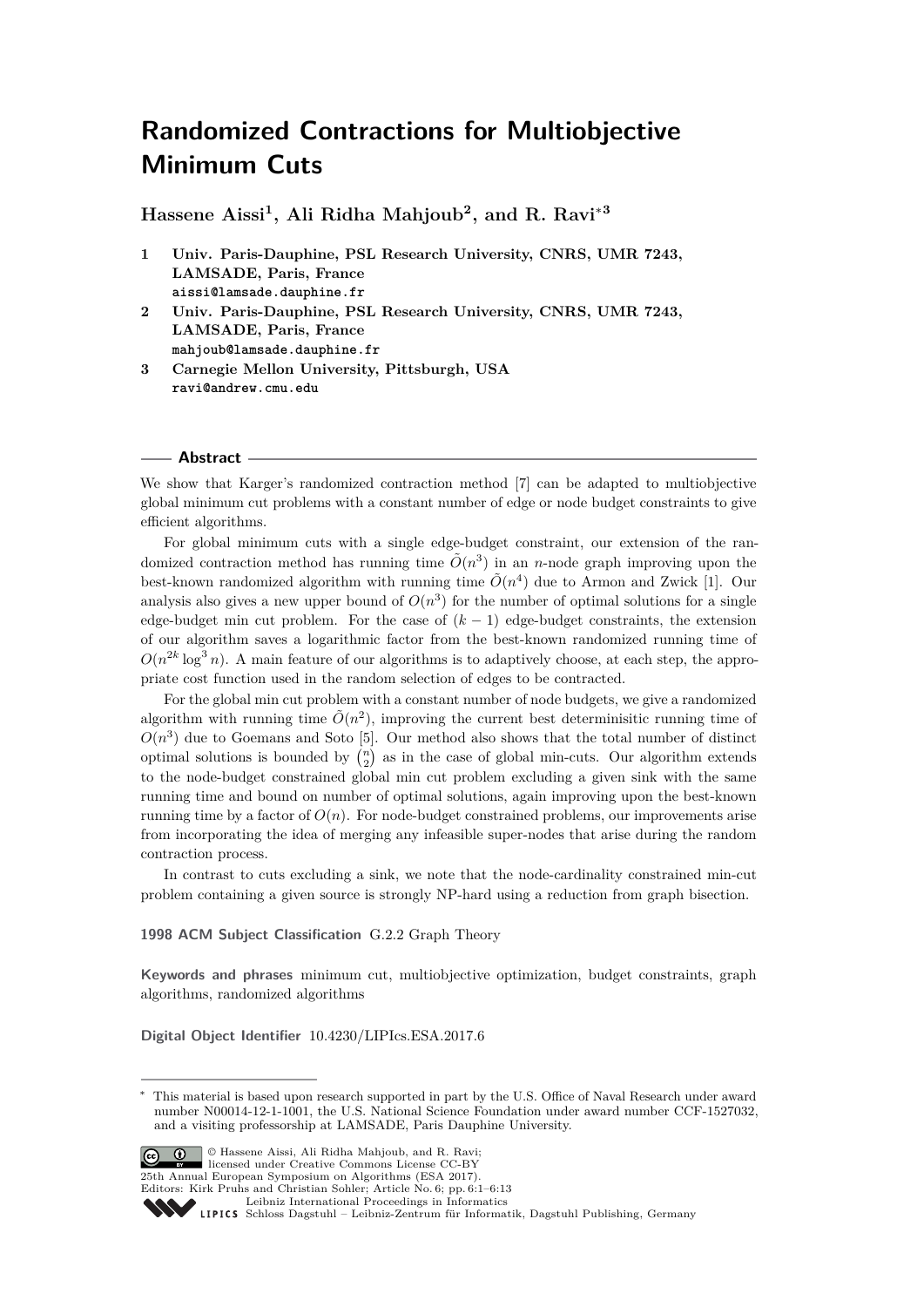### **6:2 Randomized Contractions for Multiobjective Minimum Cuts**

# **1 Introduction**

Cut problems play a central role in combinatorial optimization and arise routinely in many practical areas such as telecommunications, project networks and databases [\[7\]](#page-12-0) as well as the bottleneck computation in the separation routine for important network optimization problems such as the TSP [\[12\]](#page-12-3). Let  $G = (V, E)$  be an undirected simple graph with *n* nodes and *m* edges, and  $c^1, \ldots, c^k : E \to \mathbb{Z}^+$   $(w^1, \ldots, w^{k-1} : V \to \mathbb{Z}^+)$  be  $k (k-1)$  non-negative cost functions defined on the set of edges (nodes), where *k* is a constant. A cut *X* in *G* is a subset of nodes  $X \subseteq V$  such that  $\emptyset \neq X \neq V$ , and it determines the set  $\delta(X)$  of edges with exactly one end in *X*. The cost of cut *X* in criterion *j* is  $c^{j}(\delta(X)) := \sum_{e \in \delta(X)} c^{j}(e)$  $(w^{j}(X)) := \sum_{v \in X} w^{j}(v)$ . Given  $k-1$  cost bounds  $b_1, \ldots, b_{k-1}$ , we study the following multiobjective versions of the minimum cut problem.

- Edge-budget constraints: find a cut  $C^*$  minimizing edges cost  $c^k$  subject to the constraints  $c^{i}(\delta(C^{*})) \leq b_{i}$  for  $i = 1, ..., k - 1$ .
- Node-budget constraints: find a cut  $C^*$  minimizing edges cost  $c^k$  subject to the constraints  $w^{i}(C^{*}) \leq b_{i}$  for  $i = 1, ..., k - 1$ .
- $\blacksquare$  Node-budget constraints including a source *s* (excluding a sink *t*): given a specific node  $s \in V$  ( $t \in V$ ), find a cut  $C^*$  minimizing edges cost  $c^k$  such that  $w^i(C^*) \leq b_i$  for  $i = 1, \ldots, k - 1$ , and  $s \in C^*$  ( $t \notin C^*$ ).

# **1.1 Previous Work**

**Randomized contraction:** Karger [\[7\]](#page-12-0) gave an elegant randomized contraction algorithm that finds a global minimum cut with high probability. A consequence of its probabilistic analysis is a strongly polynomial bound on the number of (near-) optimal global minimum cuts. Karger and Stein [\[8\]](#page-12-4) improve its running time using a recursive construction that carefully traded off the probability of success with the size of the recursive subproblems. Our work builds on these methods and extends them to budgeted versions of the global minimum cut problem.

**Edge-budget constraints:** While most budgeted versions of standard combinatorial optimization problems are NP-hard [\[4\]](#page-12-5), Armon and Zwick [\[1\]](#page-11-0) give an efficient strongly polynomial time algorithm for solving the minimum cut problem with a constant number *k* of edge-budget constraints. Their algorithm guesses the optimal value by performing a binary search using *O*(log *n*) calls to a subproblem called the *min-max cut problem*. Here, the goal is to find a cut  $\bar{C}$  for which  $\max_{i=1,\dots,k} c^i(\bar{C})$  is minimized, *i.e.*, a cut  $\bar{C}$  whose largest cost is the smallest possible. This problem is in turn reduced to enumerating all cuts that are at most at factor of *k* larger than the global minimum cut for a single cost function. Karger and Stein [\[8\]](#page-12-4) show that every graph contains at most  $O(n^{2k})$  such cuts. In order to enumerate them, Armon and Zwick use either the *O*(*mn*<sup>2</sup>*<sup>k</sup>* ) deterministic algorithm of Nagamochi et al. [\[11\]](#page-12-6) or the  $O(n^{2k} \log^2 n)$  randomized algorithm of Karger and Stein [\[8\]](#page-12-4). Thus, their approach leads to an  $O(mn^{2k} \log n)$  time deterministic algorithm and an  $O(n^{2k} \log^3 n)$  time randomized one. The minimum cut problem with edge-budget constraints may be of interest in itself but also arises as a subproblem in other fields, e.g., interdiction problems. Zenklusen [\[16\]](#page-12-7) shows the link between the problem of maximally decreasing the optimal value of the global minimum cut by removing a limited set of edges and the minimum cut problem with a single edge-budget constraint.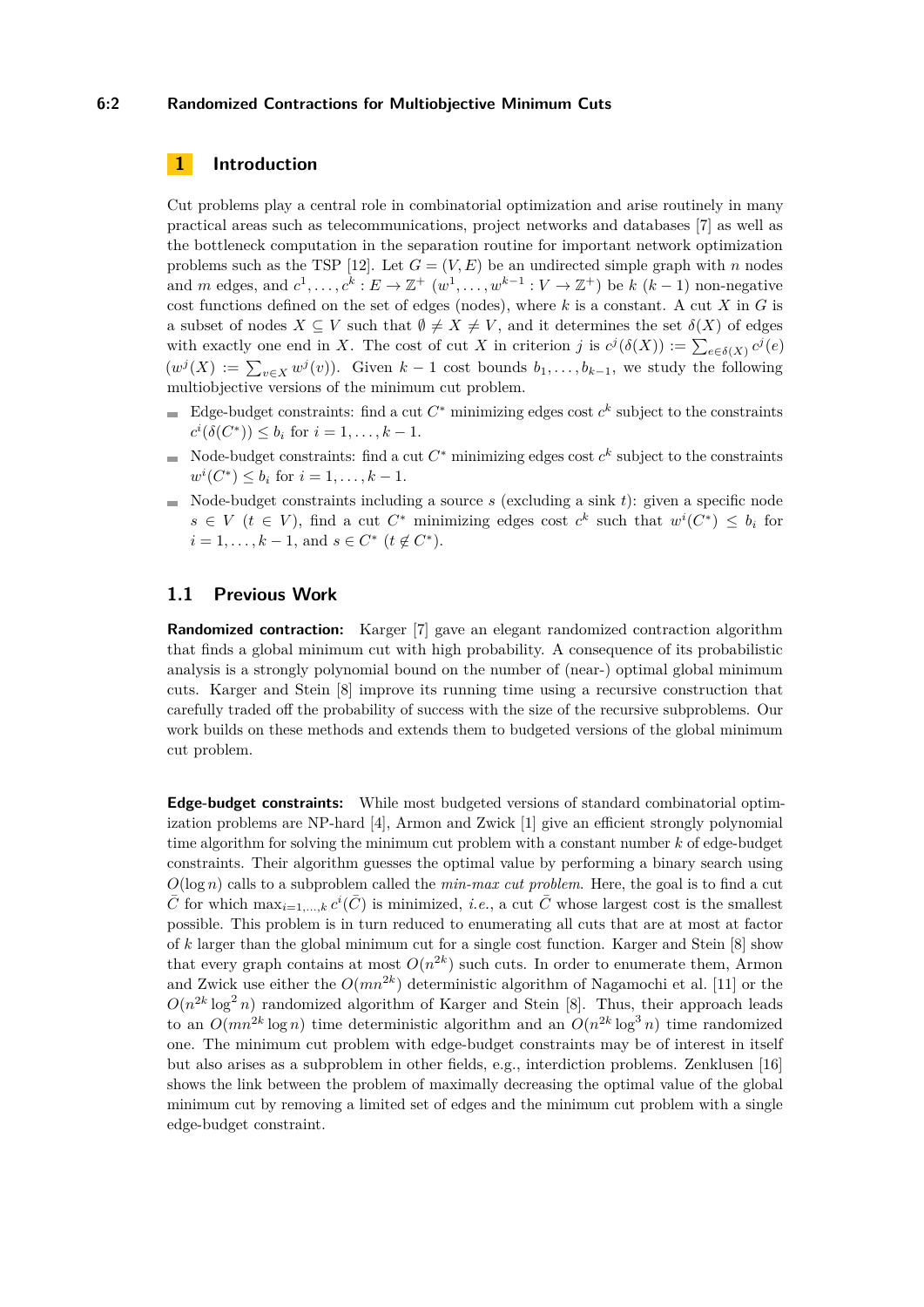#### **H. Aissi, A. R. Mahjoub, and R. Ravi 6:3**

**Node-Budget Constraints:** Armon and Zwick [\[1\]](#page-11-0) consider the problem of finding a cut of minimum cost with at most *b* vertices on its smaller side. This problem corresponds to a special case of the single node-budget constraint  $(k = 2)$  with  $w(v) = 1$  for all node  $v \in V$ . The authors reduce this problem to the problem of minimum cut with a single edge-budget constraint and give deterministic and randomized algorithms running in  $O(mn^4 \log n)$  and  $O(n^4 \log^3 n)$  times respectively. Goemans and Soto [\[5\]](#page-12-1) consider the more general problem of minimizing a symmetric submodular functions (SSF)  $f$  over a family of sets  $\mathcal I$  that are closed under inclusion. Note that the cut function over the node set of a graph  $G = (V, E)$  is a SSF. Moreover, the family of all subset of nodes  $X \subseteq V$  satisfying the node-budget constraints is a typical example of sets closed under inclusion. Goemans and Soto [\[5\]](#page-12-1) extended Queyranne's algorithm [\[13\]](#page-12-8) (which in turn is based on the work of Nagamochi and Ibaraki [\[10\]](#page-12-9)) in order to enumerate all the  $O(n)$  minimal minimizers using  $O(n^3)$  oracle calls to function f and I. In the particular case of graphs, their result implies that the minimum cut problem with node-budget constraints can be solved in  $O(n^3)$  running time. Interestingly, Goemans and Soto's algorithm does not introduce any slowdown with respect to the running time of solving the global minimum cut problem.

**Cardinality Constraints:** Bruglieri et al. [\[2\]](#page-12-10) study the version of minimum cut problem where the cardinality of the edge cut must be exactly the given bound *k*, or at least the given bound  $k$ , and show NP-hardness via reduction from  $MAX-CUT$ . The node-cardinality constrained version on the side containing a given source has been studied by Hayrapetyan et al. [\[6\]](#page-12-11) under the name MINSBCC (Minimum-size bounded-capacity cut): their version bounds the cost of the cut and minimizes the node cardinality of the cut. They show NP-hardness of the problem on general graphs with uniform node weights and on trees (with non-uniform node weights), and provide bicriteria approximation algorithms with ratio  $(\frac{1}{\lambda}, \frac{1}{1-\lambda})$  for any  $0 < \lambda < 1$ . The  $s - t$  separating version of this unbalanced cut problem was studied by Li and Zhang [\[9\]](#page-12-12), and by Zhang [\[17\]](#page-12-13). The node-cardinality constrained version of this problem generalizes the famous graph bisection problem. For the exact version of the problem where the side containing *s* must have exactly *k* nodes, an *O*(log *n*)-approximation was given by Räcke [\[14\]](#page-12-14).

# **1.2 Our contributions**

The main contribution of our paper is to extend the Karger's randomized contraction algorithm [\[7\]](#page-12-0) to handle node or edge budget constraints.

**Edge-budget Constraints.** The original randomized contraction algorithm for a single edge cost solves the global minimum cut problem by repeatedly picking a random edge with probability proportional to its cost and contracting it, until only two vertices remain. Karger shows that with high probability the cut formed by the edges joining these (super-)nodes is a minimum cut. The key ingredient in the proof of the success probability of Karger's algorithm is that the optimal value of the minimum cut problem is at most the cost of any cut formed by a singleton node. However, if budget constraints are added to the original problem, some of these singleton cuts may be infeasible (for the budget constraint) and hence may have a cost smaller than the optimal value of the budgeted problem. On the other hand, the cost of a feasible cut formed by a singleton node is larger than the optimal value but the current graph may contain few such nodes. Our main result uses new ideas to overcome this difficulty.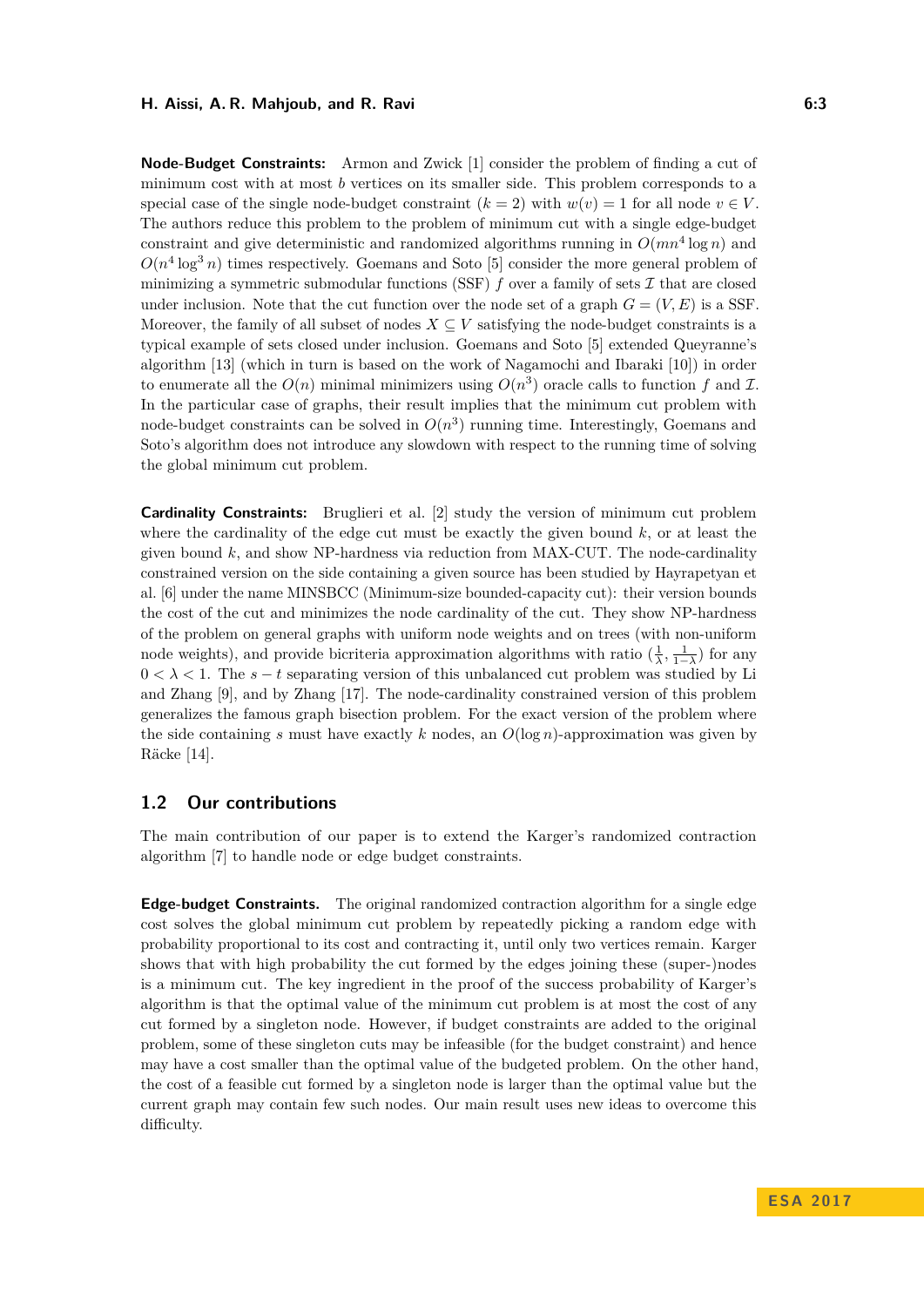#### **6:4 Randomized Contractions for Multiobjective Minimum Cuts**

<span id="page-3-0"></span>▶ **Theorem 1.** For the global minimum cut problem with a single edge-budget constraint *in a graph on n nodes, a randomized contraction algorithm returns any particular optimal* solution in  $O(n^3 \log^4 n \log \log n)$  *time with probability*  $1 - \frac{1}{\Omega(n)}$ .

For the case of a single edge-budget constraint, our randomized contraction algorithm decides to contract, at each step, edges based on either the budget-cost function  $c<sup>1</sup>$  or the objective-cost function  $c^2$ , depending on whether the number of feasible cuts (obeying the budget) formed by the current singletons is sufficiently "large" or not. This modification is crucial to ensure the high success probability of returning at the end an optimal cut, and represents our main technical contribution.

Our final algorithm for this problem is presented in Section [2](#page-4-0) and runs with high probability in  $\tilde{O}(n^3)$  time. This result improves upon the current best running time of  $\tilde{O}(n^4)$ given in [\[1\]](#page-11-0). As a byproduct of our analysis, we save a factor of  $O(n)$  from the best-known upper bound on the number of optimal solutions of this problem given in [\[1\]](#page-11-0).

In the general case, multiple edge-budget constraints make the problem harder because the number of infeasible cuts formed by a singleton may increase. With more than two budget constraints, a cut satisfying the  $i^{th}$  budget constraint may violate the  $j^{th}$  one. Therefore, even though the number of cuts formed by a singleton node satisfying the *i th* budget constraint may be large (the property we used with a single budget constraint), few of them may satisfy all the budget constraints. Therefore, we need a different idea to tackle multiple budget constraints. For this case, we extend Karger's algorithm [\[7\]](#page-12-0) differently by first sampling the cost function that is then used to randomly choose an edge to be contracted. Our final algorithm (Theorem [13\)](#page-9-0) saves a logarithmic factor from the best-known running time of  $O(n^{2k} \log^3 n)$  given in [\[1\]](#page-11-0).

**Node-budget Constraints.** We derive in Section [3](#page-9-1) faster randomized algorithms for finding global minimum cuts with a constant number of node budget constraints.

<span id="page-3-1"></span>► **Theorem 2.** For the global minimum cut problem with a constant number of node-budget *constraint in a graph on n nodes, a randomized contraction algorithm returns any particular optimal solution in*  $O(n^2 \log n)$  *time with probability*  $\Omega(1/\log n)$ *. Furthermore, all the optimal* solutions can be computed with high probability in  $O(n^2 \log^3 n)$  time.

For this case, we use an observation similar to that of Goemans and Soto [\[5\]](#page-12-1): whenever the contraction produces two (node-budget) infeasible super-nodes, we merge them into one. Adding this idea to Karger's random contraction gives an algorithm with a randomized running time of  $\tilde{O}(n^2)$  (Theorem [17\)](#page-11-1). This considerably improves their current best running time of  $O(n^3)$  [\[5\]](#page-12-1) even though their algorithm is deterministic. As a byproduct, we show that the total number of distinct optimal global minimum cuts in the node-budget constrained case is also bounded by  $\binom{n}{2}$  as in the non-budgeted case.

Our algorithm can be adapted to the node-budget constrained global min cut problem excluding a given sink  $t \in V$  with the same running time and bound on number of optimal solutions (Theorem [18\)](#page-11-2). In this case, the running time of our algorithm improves upon the previous deterministic running time of Goemans and Soto by a factor of *O*(*n*).

Our results indicate that for the global minimum cut problem, the node-budget constraints are easier to handle than edge-budget ones, even though both are efficiently solvable. In contrast to the above results, we note that even the node-cardinality constrained global minimum cut problem containing a given source is strongly NP-hard using a reduction from graph bisection (Theorem [19\)](#page-11-3).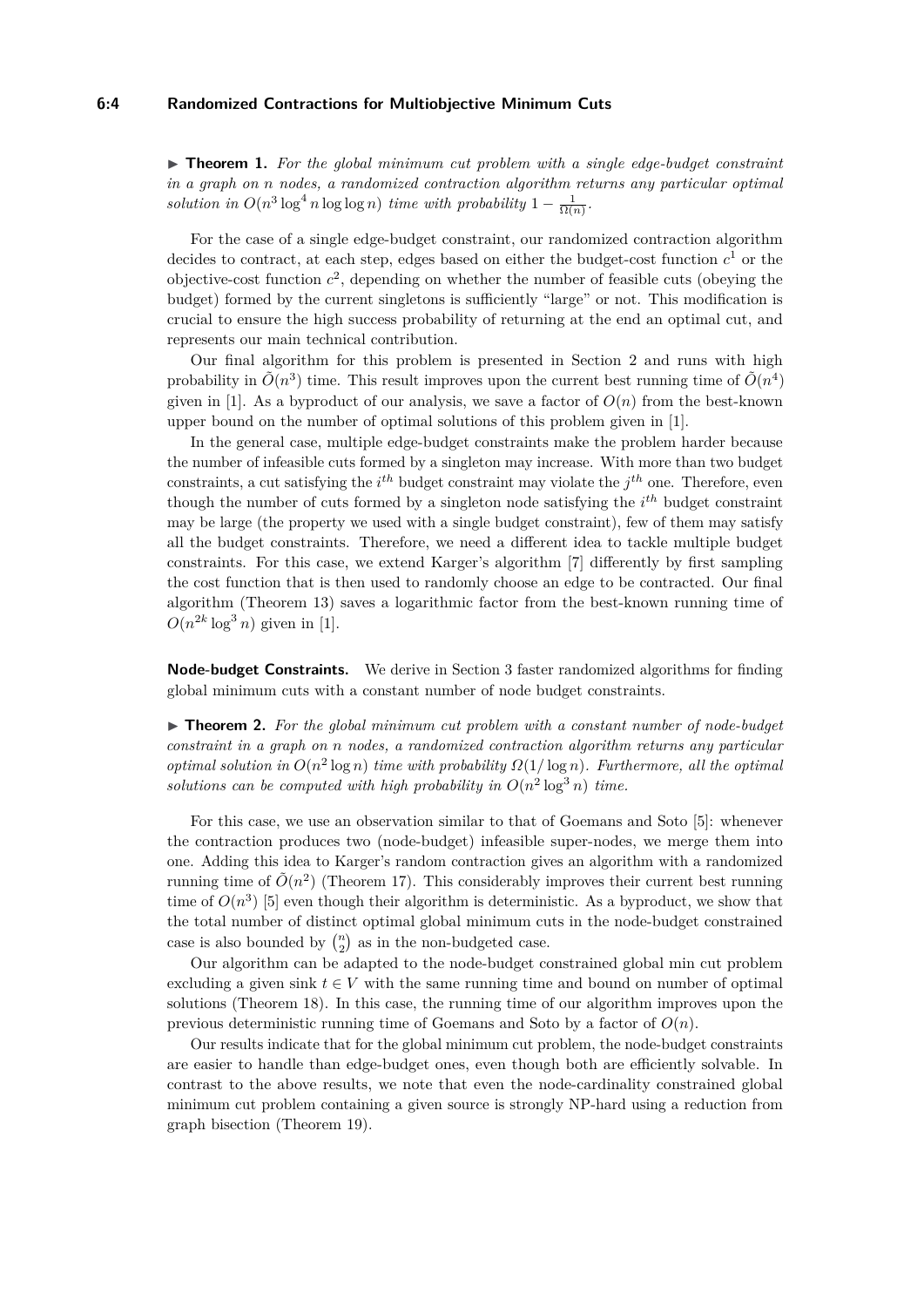<span id="page-4-2"></span>**Algorithm 1** Random edge contraction for a single edge-budget constraint.

<span id="page-4-3"></span>**Input:** a simple graph  $G = (V, E)$  with two nonnegative edge costs  $c^1, c^2$ , a bound  $b_1$ , and integer  $q \geq 10$ **Output:** a cut  $\emptyset \neq C^* \subset V$  minimizing cost  $c^2$  subject to edge-budget constraint  $c^1(\delta(C^*)) \leq$ *b*1 1: let  $E_0 \leftarrow E$ ,  $V_0 \leftarrow V$ ,  $G_0 \leftarrow G$ ,  $r \leftarrow 0$ 2: while  $|V_r| > 4$  do 3: let  $\hat{E}_r \leftarrow \emptyset$  $4:$  **if**  $c^1(E_r) \leq \frac{b_1(|V_r|-1)}{6}$  then 5: pick an edge  $e \in E_r$  with probability  $p(e) = \frac{c^2(e)}{c^2(E_r)}$  $\frac{c^2(e)}{c^2(E_r)}$  and add it to  $\hat{E}_r$ 6: **else** 7: **for**  $i = 1$  to  $q$  do 8: **for** each edge  $e \in E_r \setminus \hat{E}_r$  **do** 9: add *e* to  $\hat{E}_r$  with probability  $p'(e) = \frac{3c^1(e)}{b_1(|V_n|)}$  $b_1(|V_r|-1)$ 10: **end for** 11: **end for** 12: **end if** 13: **if**  $\hat{E}_r \neq \emptyset$  then 14: contract all the edges in  $\hat{E}_r$  by merging their endpoints 15: replace all resulting parallel edges  $e_1, \ldots, e_p$  joining any pair of nodes  $u, v \in V_r$  by a single edge *e* such that  $c^h(e) = \sum_{i=1}^p c^h(e_i)$ ,  $h = 1, 2$ , and remove self-loops 16: **end if** 17:  $r \leftarrow r + 1$ 18: let  $G_r = (V_r, E_r)$  denote the resulting graph 19: **end while** 20: randomly partition the nodes in the final graph  $G'$  and return the cut  $C^*$  in  $G$  associated with this partition

# <span id="page-4-0"></span>**2 Edge-budget constrained Global Minimum cuts**

We discuss in Sections [2.1](#page-4-1) and [2.2](#page-8-0) our randomized algorithms for the single budget constraint and for multiple ones, respectively.

### <span id="page-4-1"></span>**2.1 Single edge-budget constraint**

The algorithm consists of two steps. The first reduces the graph by doing edge contractions until a minor graph  $G'$  with at most four nodes is obtained. In the second step, we randomly pick a cut in the resulting four-node graph.

Starting from  $G_0 = (V_0, E_0) = G = (V, E)$ , the first step of each iteration  $r \ge 1$  consists of a possible reduction of graph  $G_r = (V_r, E_r)$  to a graph  $G_{r+1} = (V_{r+1}, E_{r+1})$  by contracting a sample edge set  $\hat{E}_r \subseteq E_r$ . The construction of  $\hat{E}_r$  is performed as follows. First we set  $\hat{E}_r = \emptyset$ . Then two cases are considered: (i) If  $c^1(E_r) \leq \frac{b_1(|V_r|-1)}{6}$ , then we randomly pick an edge  $e \in E_r$  with probability  $p(e) = \frac{c^2(e)}{c^2(E_r)}$  $\frac{c^2(e)}{c^2(E_r)}$ , and add it to  $\hat{E}_r$ . (ii) If this is not the case, then we add each edge  $e \in E_r$  to  $\hat{E}_r$  with probability  $p'(e) = \frac{3c^1(e)}{b_1(|V_r|-1)}$ . Note that the resulting sample edge set  $\hat{E}_r$  may be empty. In order to boost the probability that  $\hat{E}_r$  is non-empty, the process of random sampling is repeated  $q$  times, where  $q$  is a constant that will be specified later. If  $\hat{E}_r \neq \emptyset$  at the end of the *q* trials, then we contract  $\hat{E}_r$  and obtain a smaller graph  $G_{r+1} = (V_{r+1}, E_{r+1})$ . Otherwise, we set  $G_{r+1} = G_r$ .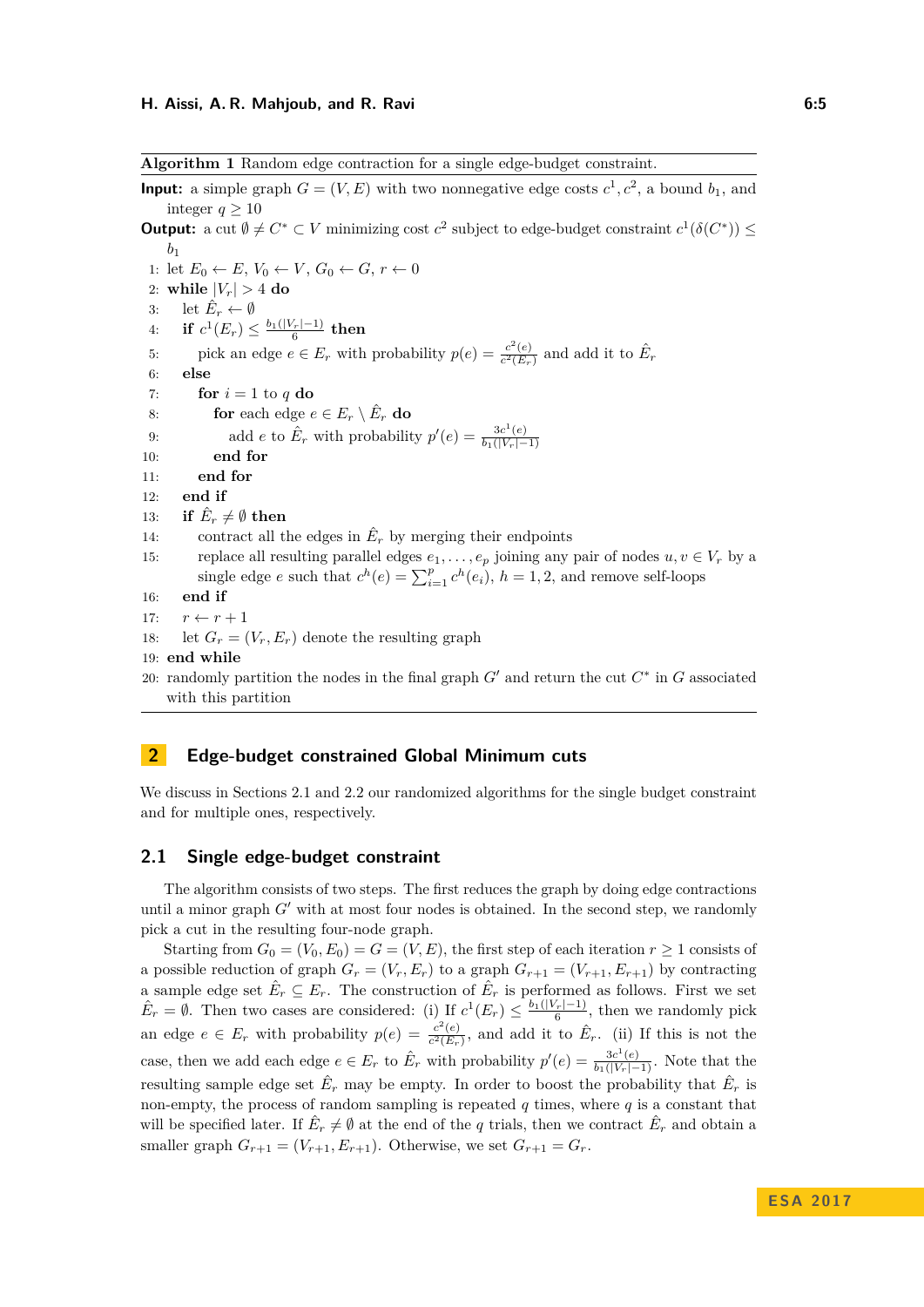#### **6:6 Randomized Contractions for Multiobjective Minimum Cuts**

An iteration *r* of the algorithm where condition  $c^1(E_r) > \frac{b_1(|V_r|-1)}{6}$  holds and  $\hat{E}_r = \emptyset$ is called *void*. Note that at most  $|V| - 4$  non void iterations are performed but the total number of iterations may be large.

As a result of the edge contractions, parallel edges may join some pairs of vertices. Note that parallel edges are in the same cuts. Therefore, they can be replaced by a single edge with a cost equal to the sum of their costs. In contrast to Karger's algorithm [\[7\]](#page-12-0), we need to consider only simple graphs at each step of Algorithm [1](#page-4-2) in order to get the claimed running time (Lemma [10\)](#page-8-1). This step is not essential for the analysis of Algorithm [1](#page-4-2) but since it will be implemented recursively (Algorithm [2\)](#page-7-0),  $|E_r|$  must be bounded by  $O(|V_r|^2)$  at each step *r*. All these details are summarized in Algorithm [1.](#page-4-2)

The following result gives a lower bound on the success probability that a particular optimal cut is returned by Algorithm [1.](#page-4-2)

<span id="page-5-0"></span>▶ **Proposition 3.** *Any fixed optimal cut*  $C^*$  *is returned by Algorithm [1](#page-4-2) with probability*  $\Omega(n^{-\frac{3}{1-\exp(-\frac{q}{2})}}).$ 

Our strategy to prove Proposition [3](#page-5-0) is to handle separately the two cases in each iteration of the algorithm depending on whether  $c^1(E_r) \leq \frac{b_1(|V_r|-1)}{6}$  or not. In the following two lemmas, we prove that the success probability of not contracting an edge in the optimal cut is at least  $1 - \frac{3}{(|V_r| - 1)(1 - \exp(-\frac{q}{2}))}$  in each of these cases respectively.

Any edge in the current graph  $G_r = (V_r, E_r)$  represents one or more edges in the original graph *G*. On the contrary, any edge in *E* is associated to at most one edge in  $E_r$ . Let  $E_r^{-1}$ denote the set of all the edges in *E* that are associated to the edges in *Er*. For any set *S* of edges in *E*, let  $E_r(S)$  denote, if any, the set of edges in  $E_r$  associated to the edges in *S*. An edge  $e \in E$  has *survived* in graph  $G_r$  if  $e \in E_r^{-1}$ .

<span id="page-5-2"></span>► Lemma 4. *Fix a particular optimal solution*  $C^*$  *and suppose that all the edges in*  $\delta(C^*)$ *have survived in graph*  $G_r(V_r, E_r)$ *. If*  $c^1(E_r) \leq \frac{b_1(|V_r|-1)}{6}$ *, then the success probability of contracting an edge not in*  $E_r(\delta(C^*))$  *is at least*  $1 - \frac{3}{|V_r| - 1}$ .

**Proof.** Let  $V_r^{\leq} \subseteq V_r$  denote the set of feasible nodes  $v \in V_r$ , *i.e.*,  $c^1(\delta(\{v\})) \leq b_1$  for all  $v \in V_r^{\leq}$ . Observe that after replacing any parallel edges by a single one, the cost of any cut in the current graph  $G_r$  is the same as in the original graph *G*. Therefore,  $c^2(\delta(C^*)) \leq c^2(\delta({v})$ ) for all node  $v \in V_r^{\leq}$ . Moreover, we have  $\sum_{v \in V_r} c^1(\delta({v}) = 2c^1(E_r) \leq \frac{b_1(|V_r|-1)}{3}$ , and  $\sum_{v \in V_r} c^1(\delta(\{v\})) \ge \sum_{v \in V_r \setminus V_r^{\le}} c^1(\delta(\{v\})) > b_1|V_r \setminus V_r^{\le}|$ . Thus,  $|V_r \setminus V_r^{\le}| < \frac{b_1(|V_r|-1)}{3b_1}$  $\frac{|V_r|-1)}{3b_1} =$  $\frac{|V_r|-1}{3}$ , and hence,

<span id="page-5-1"></span>
$$
|V_r^{\le}| \ge \frac{2}{3}(|V_r| - 1). \tag{1}
$$

Since all the edges in  $\delta(C^*)$  have survived in  $G_r$ , we have  $c^2(E_r(\delta(C^*)) = c^2(\delta(C^*))$ . Therefore, the error probability of randomly picking an edge  $e \in E_r(\delta(C^*))$  is

$$
Pr(e \in E_r(\delta(C^*))) = \frac{c^2 (E_r(\delta(C^*))}{c^2 (E_r)} = \frac{c^2 (\delta(C^*))}{c^2 (E_r)}
$$
  

$$
\leq \frac{\sum_{v \in V_r^{\leq}} c^2 (\delta({v})^2)}{|V_r^{\leq}| c^2 (E_r)} \leq \frac{\sum_{v \in V_r} c^2 (\delta({v})^2)}{|V_r^{\leq}| c^2 (E_r)}
$$
  

$$
= \frac{2}{|V_r^{\leq}|} \leq \frac{3}{|V_r| - 1}
$$
 (by (1)).

<span id="page-5-3"></span>► **Lemma 5.** *Fix a particular optimal solution*  $C^*$  *and suppose that all the edges in*  $\delta(C^*)$  *have* survived in graph  $G_r(V_r, E_r)$ . If  $c^1(E_r) > \frac{b_1(|V_r|-1)}{6}$ , then  $Pr(E_r(\delta(C^*)) \cap \hat{E}_r \neq \emptyset) \leq \frac{3}{|V_r|-1}$ .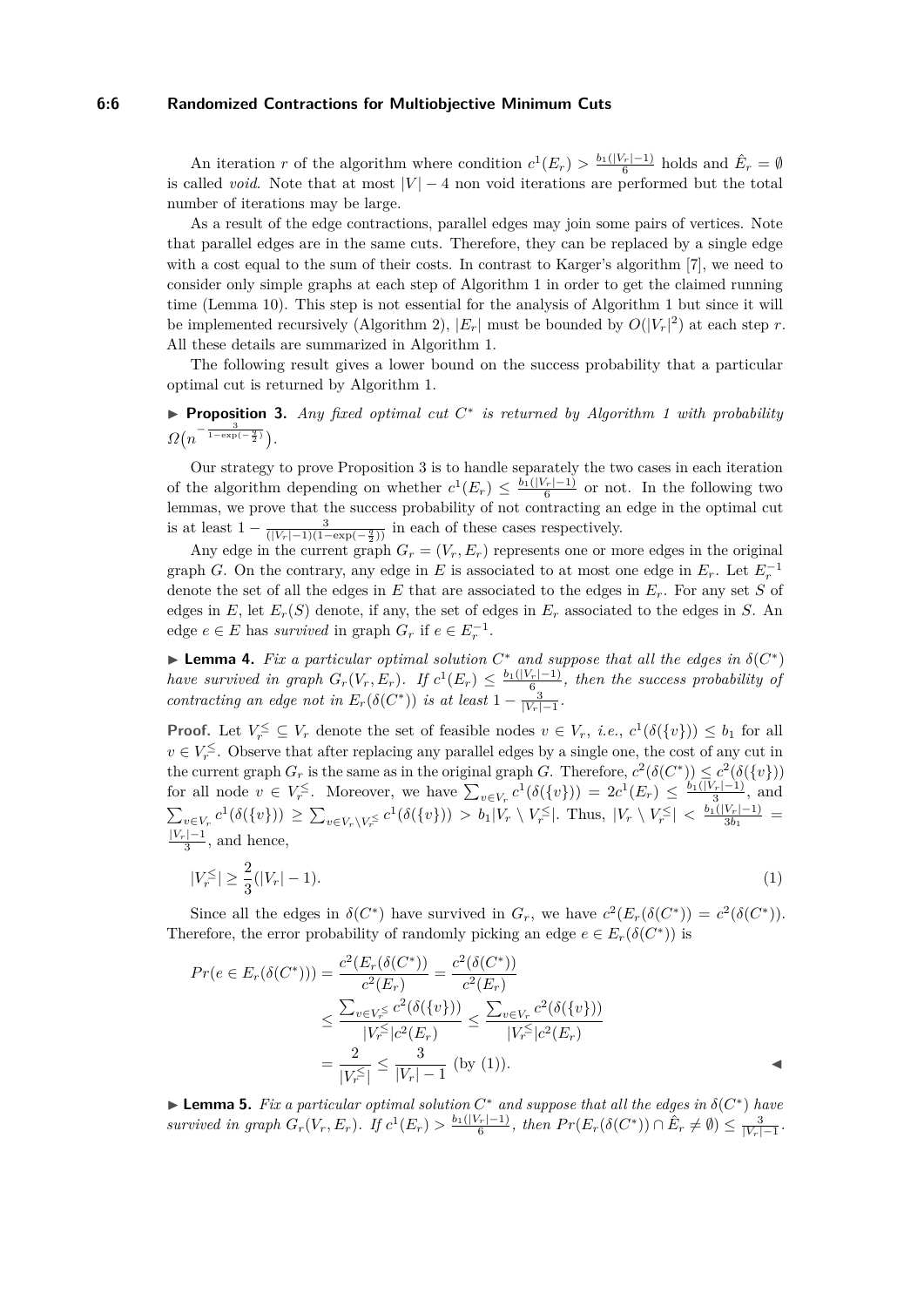#### **H. Aissi, A. R. Mahjoub, and R. Ravi 6:7**

**Proof.** Let  $\hat{E}^i_r$  denote the set of edges in  $E_r$  added to  $\hat{E}_r$  in trial  $i = 1, \ldots, q$ . Let  $\mu$  denote the expected cardinality of  $E_r(\delta(C^*)) \cap \hat{E}_r$ . We have

$$
\mu = \sum_{i=1}^{q} \sum_{e \in E_r(\delta(C^*)) \cap \hat{E}_r^i} (1 - p'(e))^{i-1} p'(e) \le \sum_{e \in E_r(\delta(C^*))} p'(e)
$$
  
= 
$$
\sum_{e \in \delta(C^*)} \frac{3c^1(e)}{b_1(|V_r| - 1)} \text{ (all the edges in } \delta(C^*) \text{ have survived)}
$$
  
= 
$$
\frac{3c^1(\delta(C^*))}{b_1(|V_r| - 1)} \le \frac{3}{|V_r| - 1}.
$$

The last inequality comes from that  $C^*$  is a feasible cut, and thus  $c^1(\delta(C^*)) \leq b_1$ . Consequently,

$$
Pr(E_r(\delta(C^*)) \cap \hat{E}_r \neq \emptyset) = Pr(|E_r(\delta(C^*)) \cap \hat{E}_r| \geq 1) \leq Pr(|E_r(\delta(C^*)) \cap \hat{E}_r| \geq \frac{|V_r| - 1}{3} \mu).
$$

By Markov's inequality,  $Pr(|E_r(\delta(C^*)) \cap \hat{E}_r| \geq \frac{|V_r| - 1}{3} \mu) \leq \frac{3}{|V_r| - 1}$  and thus

$$
Pr(E_r(\delta(C^*)) \cap \hat{E}_r \neq \emptyset) \le \frac{3}{|V_r| - 1}.
$$
\n<sup>(2)</sup>

<span id="page-6-0"></span>► Lemma 6. In graph  $G_r = (V_r, E_r)$ , if  $c^1(E_r) > \frac{b_1(|V_r|-1)}{6}$ , then  $Pr(\hat{E}_r \neq \emptyset) > 1 - \exp(-\frac{q}{2})$ . **Proof.** If  $c^1(E_r) > \frac{b_1(|V_r|-1)}{6}$ , then Algorithm [1](#page-4-2) constructs  $\hat{E}_r$  by randomly sampling all edges. Let  $F_r^i$  denote the event that the sample set  $\hat{E}_r^i$  obtained during trial *i* is non-empty and  $\bar{F}^i_r$  be the complementary event,  $i = 1, \ldots, q$ . We have

$$
Pr(\hat{E}_r \neq \emptyset) = Pr\left(\bigcup_{i=1}^q F_r^i\right) = 1 - Pr\left(\bigcap_{i=1}^q \bar{F}_r^i\right)
$$
  
\n
$$
= 1 - Pr(\bar{F}_r^q | \bigcap_{i=1}^{q-1} \bar{F}_r^i) Pr(\bar{F}_r^{q-1} | \bigcap_{i=1}^{q-2} \bar{F}_r^i) \cdots Pr(\bar{F}_r^2 | \bar{F}_r^1) Pr(\bar{F}_r^1)
$$
  
\n
$$
= 1 - \left(\Pi_{e \in E_r} \left(1 - p'(e)\right)\right)^q = 1 - \left(\Pi_{e \in E_r} \left(1 - \frac{3c^1(e)}{b_1(|V_r| - 1)}\right)\right)^q
$$
  
\n
$$
> 1 - \left(\Pi_{e \in E_r} \exp\left(-\frac{3c^1(e)}{b_1(|V_r| - 1)}\right)\right)^q = 1 - \left(\exp\left(-\sum_{e \in E_r} \frac{3c^1(e)}{b_1(|V_r| - 1)}\right)\right)^q
$$
  
\n
$$
= 1 - \exp\left(-\frac{3qc^1(E_r)}{b_1(|V_r| - 1)}\right) > 1 - \exp\left(-\frac{q}{2}\right).
$$

The last inequality comes from the fact that  $c^1(E_r) > \frac{b_1(|V_r|-1)}{6}$ 

. John J. J. J. J. J. J.

 $\blacktriangleleft$ 

**Proof of Proposition [3:](#page-5-0)** If the condition of Lemma [4](#page-5-2) holds, then the success probability at iteration *r* is  $Pr(E_r(\delta(C^*)) \cap \hat{E}_r = \emptyset) \ge 1 - \frac{3}{|V_r| - 1}$ . Otherwise, we need to consider two cases depending on whether iteration  $r$  is void or not. In the former case, the success probability is  $Pr(E_r(\delta(C^*)) \cap \hat{E}_r = \emptyset | \hat{E}_r = \emptyset) = 1$ . Now if iteration *r* is non void, then by Lemma [5](#page-5-3) we have  $Pr(E_r(\delta(C^*)) \cap \hat{E}_r \neq \emptyset) \leq \frac{3}{|V_r| - 1}$ . In this case, we have

$$
Pr(E_r(\delta(C^*)) \cap \hat{E}_r \neq \emptyset | \hat{E}_r \neq \emptyset) = \frac{Pr(E_r(\delta(C^*)) \cap \hat{E}_r \neq \emptyset)}{Pr(\hat{E}_r \neq \emptyset)} < \frac{3}{(|V_r| - 1)(1 - \exp(-\frac{q}{2}))},
$$

where the last equality follows from Lemma [6.](#page-6-0) Therefore, the success probability satisfies  $Pr(E_r(\delta(C^*)) \cap \hat{E}_r = \emptyset | \hat{E}_r \neq \emptyset) > 1 - \frac{3}{(|V_r| - 1)(1 - \exp(-\frac{q}{2}))}.$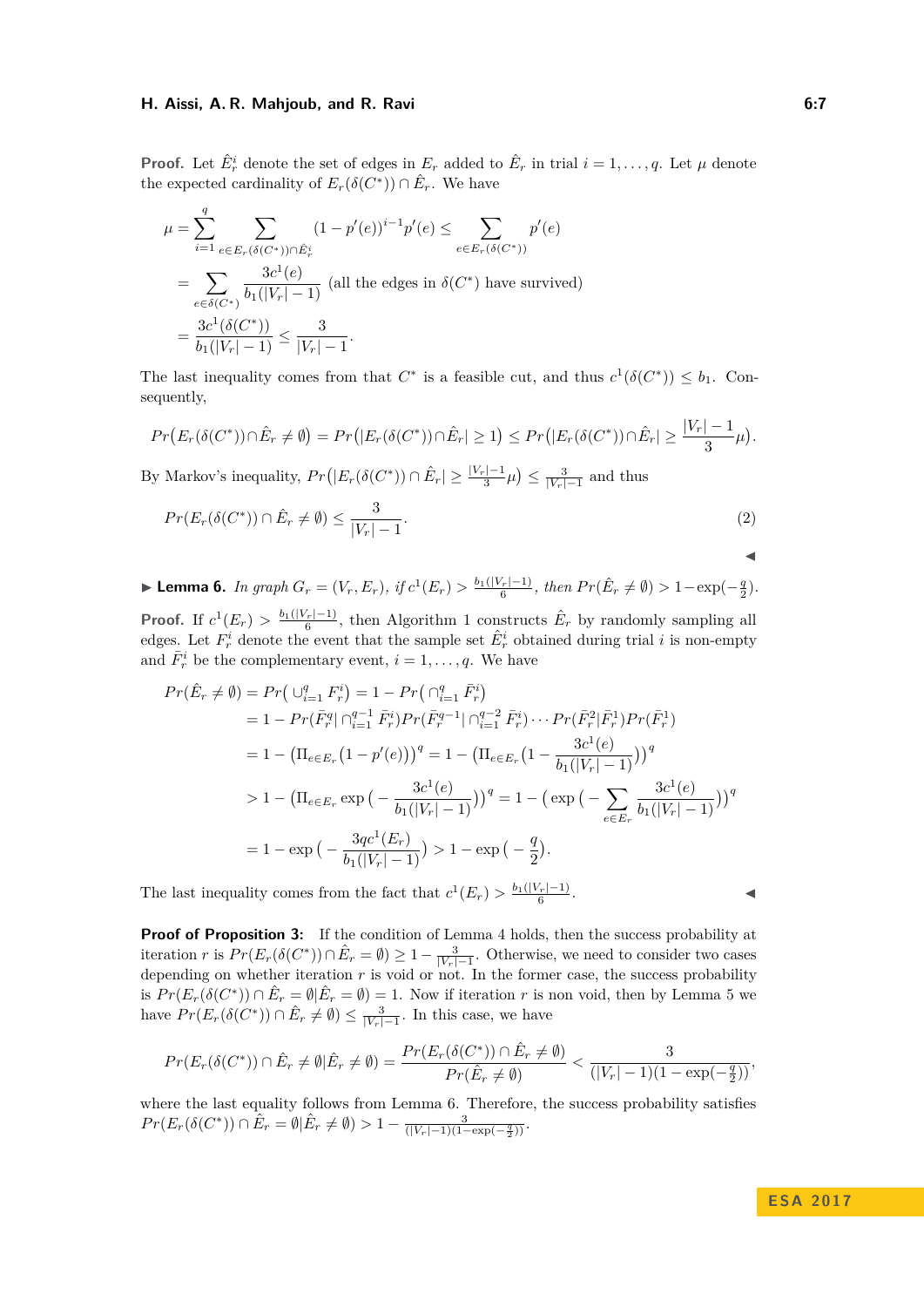<span id="page-7-0"></span>**Algorithm 2** Recursive random edge contraction for a single edge-budget constraint.

**Input:** a graph  $G = (V, E)$  with two nonnegative edge costs  $c^1, c^2$ , a bound  $b_1$ , and  $\alpha =$  $\frac{3}{1-\exp(-\frac{q}{2})}$  for  $q = \Omega(\log(\log^2 n))$  (this implies  $\alpha = O(1)$ )

**Output:** a cut  $\emptyset \neq C^* \subset V$  minimizing cost  $c^2$  subject to edge-budget constraint  $c^1(\delta(C^*)) \leq$ *b*1

1: **if**  $|V| \leq 6$  **then** 

2: randomly partition the nodes in  $G$  and return the cut  $C^*$  defined by this partition 3: **else**

4:  $t \leftarrow \lceil \frac{|V|}{\sqrt[\infty]{2}} + 1 \rceil$ 

5: repeat twice

6: apply the while loop in Line [2](#page-4-3) of Algorithm [1](#page-4-2) and contract at each iteration *r* all the edges in  $\hat{E}_r$  until obtaining a graph  $G' = (V', E')$  with at most *t* nodes

7: recursively solve the problem on graph  $G'$ 

8: return the best of the two cuts (obtained from the two different runs)

9: **end if**

By taking the product of all the success probabilities over all the iterations, the probability that all the edges in  $\delta(C^*)$  have survived in the final graph  $G'$  is at least

$$
(1-\frac{3/(1-\exp(-\frac{q}{2}))}{|V|-1})(1-\frac{3/(1-\exp(-\frac{q}{2}))}{|V|-2})\cdots(1-\frac{3/(1-\exp(-\frac{q}{2}))}{4})=\Omega(|V|^{-\frac{3}{1-\exp(-\frac{q}{2})}}).
$$

The probability of picking uniformly a cut in the final graph, formed by at most four nodes, is  $2^{-4}$ . Therefore, multiplying both probabilities gives the desired result.

Using the same probabilistic argument to bound the number of minimum cuts as in Karger [\[7\]](#page-12-0) and setting  $q = O(\log(\log^2 n))$  in Proposition [3,](#page-5-0) we get the following result.

I **Corollary 7.** *The number of optimal solutions of the single edge-budget constrained global* minimum cut problem is bounded by  $O(n^3)$ .

The number of iterations required to have a nonempty sample set is a geometric random variable, which by Lemma [6,](#page-6-0) has an expected value bounded by  $\frac{1}{1-\exp(-\frac{q}{2})}$ . Observe that the  $O(m) = O(n^2)$  running time of the random sampling is bottleneck in Algorithm [1.](#page-4-2) Therefore, the expected running time of the algorithm is  $O(q \cdot n^3)$ .

In order to amplify the success probability given by Proposition [3,](#page-5-0) one needs to perform  $O(n^{\frac{3}{1-\exp(-\frac{q}{2})}}\log n)$  runs of Algorithm [1,](#page-4-2) which is excessive. Hence, we embed it in the recursive framework of Karger and Stein's [\[8\]](#page-12-4) algorithm.

Our recursive algorithm can be represented using a binary tree where the root corresponds to graph *G*. And for every node of the tree, associated with some graph  $H = (W, F)$ , the algorithm constructs two graphs  $H_1 = (W_1, F_1)$  and  $H_2 = (W_2, F_2)$  obtained by performing two sequences of contractions as in Algorithm [1.](#page-4-2) However, in contrast to Algorithm [1,](#page-4-2) these contractions are stopped when the number of nodes in *W* is reduced by a factor  $\sqrt[\alpha]{2}$ , where  $\alpha = \frac{3}{1-\exp(-\frac{q}{2})}$  and  $q = \Omega(\log(\log^2 n))$ . It is known that the depth of such tree is bounded by  $\lfloor \log \sqrt[{\alpha}]{2}n \rfloor$  and the number of leaves is at most

$$
O(2^{\lfloor \log \alpha_2 n \rfloor}) \le O(2^{\log \alpha_2 n}) = O(n^{\log \alpha_2 2}) = O(n^{\alpha}) = O(n^{\frac{3}{1-\exp(-\frac{q}{2})}}) = O(n^3).
$$

See Cormen et al. [\[3\]](#page-12-15) for more details. This procedure is summarized in Algorithm [2.](#page-7-0)

The following result (restatement of Theorem [1\)](#page-3-0) gives bounds on the probability of success and the running time of Algorithm [2.](#page-7-0)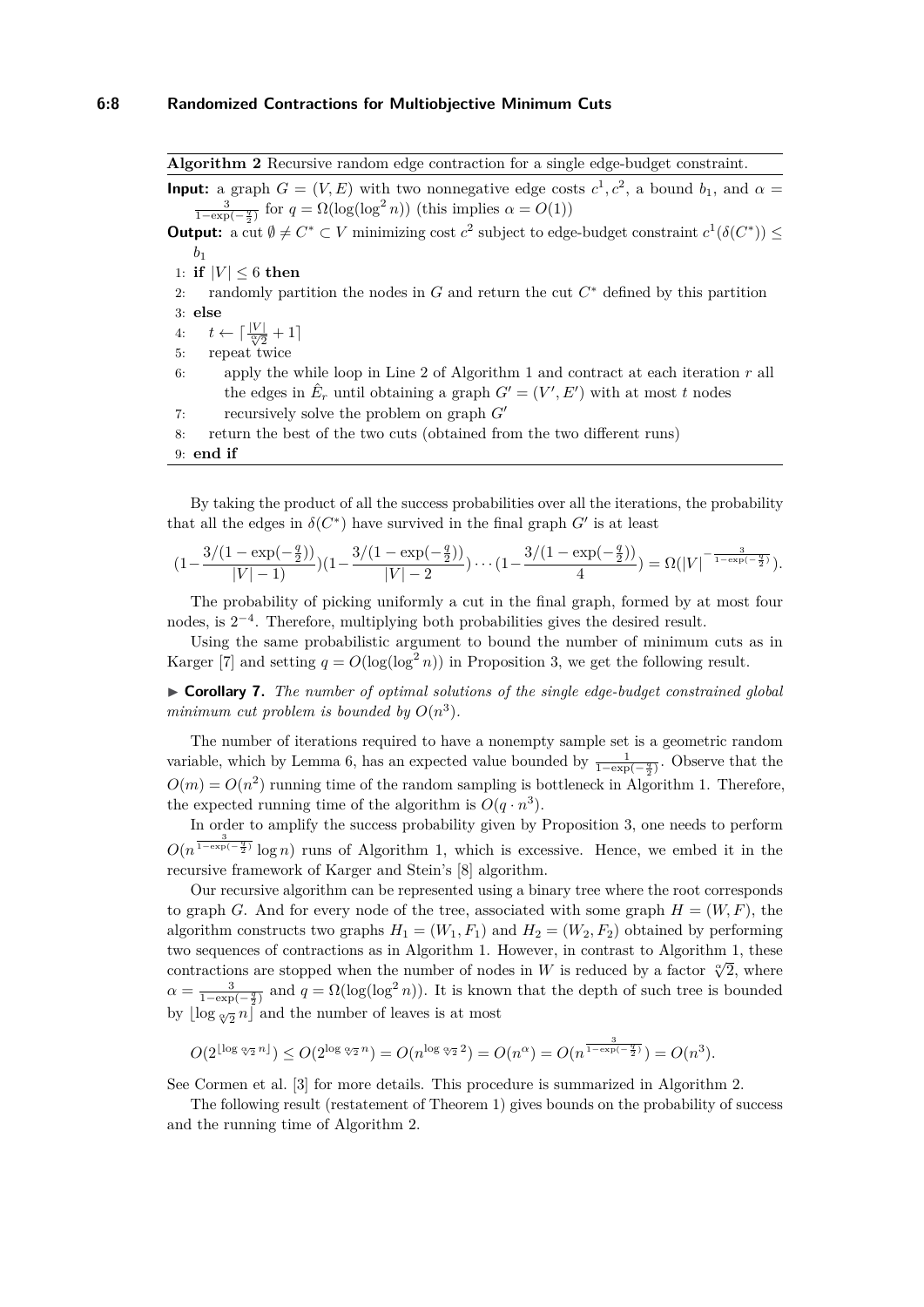<span id="page-8-2"></span>**Fineorem 8.** Algorithm [2](#page-7-0) returns any particular optimal solution in  $O(n^3 \log^4 n \log \log n)$ *time with probability*  $1 - \frac{1}{\Omega(n)}$ .

The proof of Theorem [8](#page-8-2) will be a consequence of the following lemmas (the proofs are omitted due to space limitations). The first one shows that Algorithm [2](#page-7-0) has the same success probability as the recursive algorithm of Karger and Stein [\[8\]](#page-12-4).

► Lemma 9. *A* fixed optimal solution  $C^*$  is returned by Algorithm [2](#page-7-0) with probability  $\Omega\left(\frac{1}{\log n}\right)$ .

<span id="page-8-1"></span>**Example 10.** For  $q = O(\log(\log^2 n))$ , the expected running time is  $O(n^3 \log n \log \log n)$ .

Using the observation that the running time of Algorithm [2](#page-7-0) can be analyzed as a sum of several sums of geometric random variables, we provide an upper bound that holds with high probability.

<span id="page-8-3"></span>**Example 11.** The probability that the running time of Algorithm [2](#page-7-0) exceeds  $O(n^3 \log^2 n \log \log n)$ *is bounded by*  $O(1/n)$ *.* 

By Lemmas 9 and [10,](#page-8-1) a particular optimal solution  $C^*$  is returned with high probability by performing  $O(\log^2 n)$  calls to Algorithm [2,](#page-7-0) with each call to this algorithm taking expected  $O(n^3 \log n \log \log n)$  time. By using the same argument as in Lemma [11,](#page-8-3) the running times of all these calls is  $O(n^3 \log^4 n \log \log n)$  with high probability. This shows Theorem [8.](#page-8-2)

# <span id="page-8-0"></span>**2.2 Multiple edge-budget constraints**

We consider in this section the more general case where we have a constant number *k* of edge-budget constraints. Note that if *k* is variable, the problem is strongly NP-hard [\[1\]](#page-11-0). In the case of a single edge-budget constraint, Lemmas [4](#page-5-2) and [5](#page-5-3) show that the edges of an optimal cut form a small fraction of all the edges. Algorithm [1](#page-4-2) exploits this crucial property in order to return an optimal cut with high probability. If the condition of Lemma [4](#page-5-2) holds, then the number of feasible cuts formed by a singleton node is large. With more than two budget constraints, a cut satisfying the *i th* budget constraint may violate the *j th* one. Therefore, even though the number of cuts formed by a singleton node satisfying the *i th* budget constraint may be large, few of them may satisfy all the budget constraints. Therefore, we need a different idea to tackle the difficulties raised by multiple constraints.

The basic idea of the following algorithm is to repeat contracting randomly chosen edges until obtaining a graph formed by 2*k* nodes. At this point, the algorithm returns a cut uniformly chosen at random in this graph. The main difference with Algorithm [1](#page-4-2) lies in the way how the random selection is done.

In graph  $G_r = (V_r, E_r)$  obtained at iteration *r* of the algorithm, a node  $v \in V_r$  is called *feasible* if the cut  $\delta({v})$  satisfies all the edge-budget constraints. Otherwise, it is called *infeasible*. Let  $V_r^i$  for  $i = 1, ..., k - 1$  denote a subset of infeasible nodes in  $V_r$  violating the edge-budget constraint associated to cost  $c^i$  and  $V_r^k$  denote the subset of feasible nodes in *V<sub>r</sub>*. We partition the nodes in  $V_r$  by assigning all the feasible nodes to  $V_r^k$  and assigning arbitrary any infeasible node *v* to one of the subsets  $V_r^i$  such that  $c^i(\delta({v}) > b_i$ . Let  $E_r^i$ denote the subset of edges in  $E_r$  incident to at least a node in  $V_r^i$  for  $i = 1 \ldots, k$ . We choose randomly a set  $V_r^i$  with probability  $p_i = \frac{|V_r^i|}{|V_r|}$  $\frac{|V_r|}{|V_r|}$  and then pick an edge  $e \in E_r^i$  with probability  $c^i(e)$  $\frac{c}{c^i(E_r^i)}$  and contract it. This procedure is summarized in Algorithm [3.](#page-9-2)

The following result gives a lower bound on the success probability of Algorithm [3](#page-9-2) following arguments similar to Proposition [3](#page-5-0) (the proof is omitted due to space limitation).

<span id="page-8-4"></span>► Lemma 12. *Algorithm [3](#page-9-2) outputs any fixed optimal cut*  $C^*$  *with probability*  $\Omega(n^{-2k})$ *.*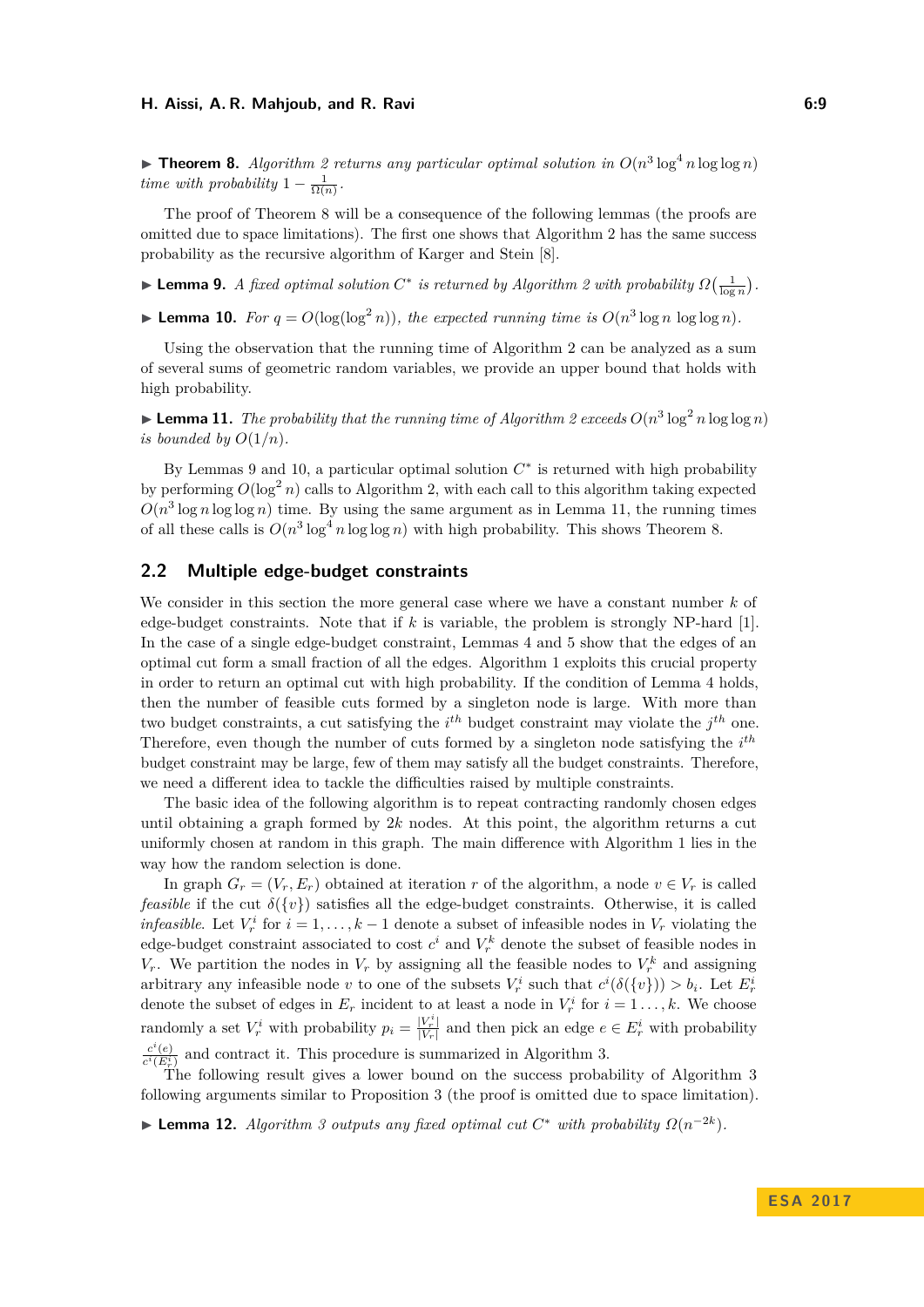<span id="page-9-2"></span>**Algorithm 3** Random edge contraction for the edge-budget constrained minimum cut problem.

**Input:** a graph  $G = (V, E)$  with *k* nonnegative edges cost  $c^1, \ldots, c^k$  and  $k - 1$  nonnegative bounds  $b_1, \ldots, b_{k-1}$ 

**Output:** a cut  $\emptyset \neq C^* \subset V$  minimizing edges cost  $c^k$  subject to the constraints  $c^i(C^*) \leq b_i$ , for  $i = 1, \ldots, k - 1$ 

1: let  $E_1 \leftarrow E$ ,  $V_1 \leftarrow V$ ,  $G_1 \leftarrow G$ ,  $r \leftarrow 1$ 

- 2: while  $|V_r| > 2k$  do
- 3: flip a biased coin and choose set  $E_r^i$  with probability  $p_i = \frac{|V_r^i|}{|V_r|}$  $|V_r|$
- 4: pick randomly an edge  $e \in E_r^i$  with probability  $p(e) = \frac{c^i(e)}{c^i(E_r^i)}$  $\overline{c^i(E_r^i)}$
- 5: contract *e* by merging its vertices and removing self-loops
- 6:  $r \leftarrow r + 1$
- 7: let  $G_r = (V_r, E_r)$  denote the resulting graph
- 8: **end while**
- 9: randomly partition the nodes in the final graph and return the cut  $C^*$  in *G* associated to this partition

Note that the lower bound given in Lemma [12](#page-8-4) is the same as the one given in [\[8,](#page-12-4) Theorem 8.5] for the success probability of computing a specific *k*-approximate cut, *i.e.* a cut within a multiplicative factor *k* of the minimum. Therefore, by embedding Algorithm [3](#page-9-2) in the recursive algorithm of Karger and Stein, one can show the following result.

<span id="page-9-0"></span>▶ **Theorem 13.** *Algorithm [3](#page-9-2) returns all optimal solutions for the edge-budget constrained min cut problem with*  $k-1$  *budgets in*  $O(n^{2k} \log^2 n)$  *with high probability.* 

# <span id="page-9-1"></span>**3 Node-Constrained Cut Problems**

### **3.1 Node Budget-constrained Global Minimum Cut Problem**

We discuss in this section a randomized algorithm for the minimum cut problem with nodebudget constraints based on an extension of Karger's randomized contraction algorithm [\[7\]](#page-12-0). The algorithm exploits an observation given by Goemans and Soto [\[5\]](#page-12-1) for solving the problem of minimizing a SSF  $f$  over a family of sets  $\mathcal I$  that are closed under inclusion over a ground set *V* . A typical example of such a family is the knapsack family: Given a weight function  $w: V \to \mathbb{R}^+$ , consider the family  $\mathcal{I} = \{A \subseteq V : \sum_{v \in A} w(v) \leq 1\}$ . Let us first briefly review Goemans and Soto's algorithm which is based on an extension of Queyranne's algorithm [\[13\]](#page-12-8).

Queyranne gave a combinatorial algorithm for minimizing a SSF *f* by extending the deterministic minimum cut algorithm of Nagamochi and Ibaraki [\[10\]](#page-12-9). The basic idea of Queyranne's algorithm is to construct an ordering  $(v_1, \ldots, v_n)$  of the elements of the ground set *V* such that  $f(v_n) \leq f(X)$  for all  $X \subset V$  that separates  $v_n$  and  $v_{n-1}$ . Note that the element  $v_1$  may be chosen arbitrary in this algorithm. The ordered pair  $(v_{n-1}, v_n)$  is called a *pendant pair.* The algorithm stores  $\{v_n\}$  as a candidate solution and merges  $v_n$  and  $v_{n-1}$ . The process continues until only two elements are left. The best among all the stored candidates is an optimal solution.

In order to handle the knapsack constraint, Goemans and Soto [\[5\]](#page-12-1) construct first a new element  $v_1$  obtained by merging all the infeasible elements of V (not in  $\mathcal I$ ) and compute an ordering  $(v_1, \ldots, v_r)$ . The authors observed that as in Queyranne's algorithm [\[13\]](#page-12-8),  $(v_{r-1}, v_r)$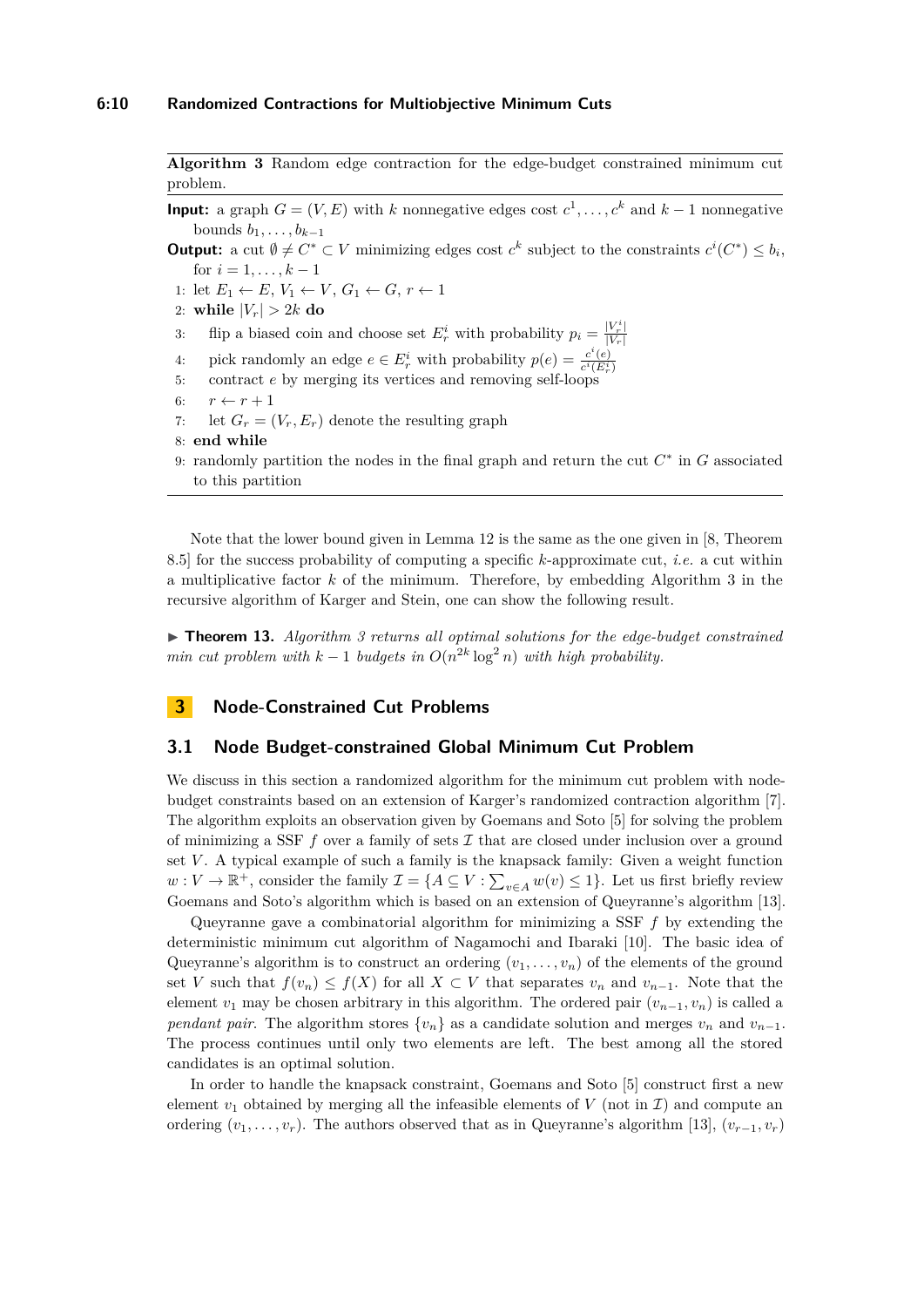<span id="page-10-2"></span>**Input:** a graph  $G = (V, E)$  with nonnegative edges cost *c*, nonnegative node weights  $w<sup>i</sup>$  for  $i = 1, \ldots, k - 1$ , and node budgets  $b^i$  for  $i = 1, \ldots, k - 1$ **Output:** a feasible cut  $\emptyset \neq C^* \subset V$  with minimum cost 1: let  $E_1 \leftarrow E, V_1 \leftarrow V, r \leftarrow 1, V^> \leftarrow \{v \in V | w^i(v) > b^i \text{ for some } i \in \{1, ..., k-1\} \},\$  $G_1 \leftarrow G \odot V^>$ , i.e. *G* with all nodes of  $V^>$  merged into a single infeasible supernode. 2: while  $|V_r| > 3$  do 3: choose an arbitrary edge  $e \in E_r$  with probability  $\frac{c(e)}{c(E_r)}$ 4: contract *e* by merging its endpoints and removing self-loops 5: **if** there exists two supernodes *v* and  $v'$  in  $V_r$  that are infeasible **then** 6: merge  $v$  and  $v'$ 7: **end if** 8:  $r \leftarrow r + 1$ 9: let  $G_r = (V_r, E_r)$  denote the resulting graph 10: **end while** 11: return a feasible cut  $C^*$  in the final graph  $G'$  with minimum cost

<span id="page-10-0"></span>**Algorithm 4** Random edge contraction for the node-budget constrained min cut problem.

<span id="page-10-1"></span>is still a *pendant pair*. Our approach uses the same idea but our starting point is the random contraction algorithm of Karger.

Denote a cut *X* or a supernode representing a cut *infeasible* if its shore exceeds any of the node budget constraints, i.e.  $w^{i}(X) > b^{i}$  for some  $i \in \{1, ..., k-1\}$ . Algorithm [4](#page-10-0) maintains at most one infeasible supernode (denoting the contraction of many vertices) at any time and repeatedly tries to contract a randomly chosen edge. After a random contraction if a new infeasible supernode is formed, it is merged with the previously existing infeasible supernode deterministically. This process continues until the final graph  $G_r$  formed by only three supernodes. At this point, the algorithm selects a feasible cut  $C^*$  in  $G_r$  with minimum cost and outputs it as a candidate optimal solution. The full algorithm is described in Algorithm [4.](#page-10-0)

If *V<sup>r</sup>* contains at least two infeasible nodes then any feasible cut does not separate them. In this case, these supernodes are merged safely in Step [6.](#page-10-1) Otherwise, *V<sup>r</sup>* contains at most one infeasible supernode and in this case, Algorithm [4](#page-10-0) randomly contracts, in Step [4,](#page-10-2) an edge in  $E_r$ . The following results show that the algorithm always find a feasible cut in the final graph  $G<sup>0</sup>$  and returns any fixed optimal cut with high probability (the proofs are omitted due to space limitation).

 $\blacktriangleright$  **Lemma 14.** *The final graph G' always contain a feasible cut.* 

<span id="page-10-3"></span>► **Lemma 15.** *Algorithm [4](#page-10-0) outputs any fixed optimal cut*  $C^*$  *with probability*  $\Omega(n^{-2})$ *.* 

Using the same probabilistic argument to bound the number of minimum cuts as in Karger [\[7\]](#page-12-0), Lemma [15](#page-10-3) implies the following result.

I **Corollary 16.** *The number of optimal solutions of the node-budget constrained global* minimum cut problem is bounded by  $\binom{n}{2}$ .

Note that Algorithm [4](#page-10-0) has the same error probability and running time as the original contraction algorithm [\[8,](#page-12-4) Theorem 2.2]. Therefore, we can embed it in the sophisticated recursive algorithm [\[8,](#page-12-4) Section 4] in order to produce an optimal cut with the same success probability and the same running time as for the global minimum cut problem (without the budget constraints). Furthermore, similarly to [\[8,](#page-12-4) Theorem 4.4], by executing the recursive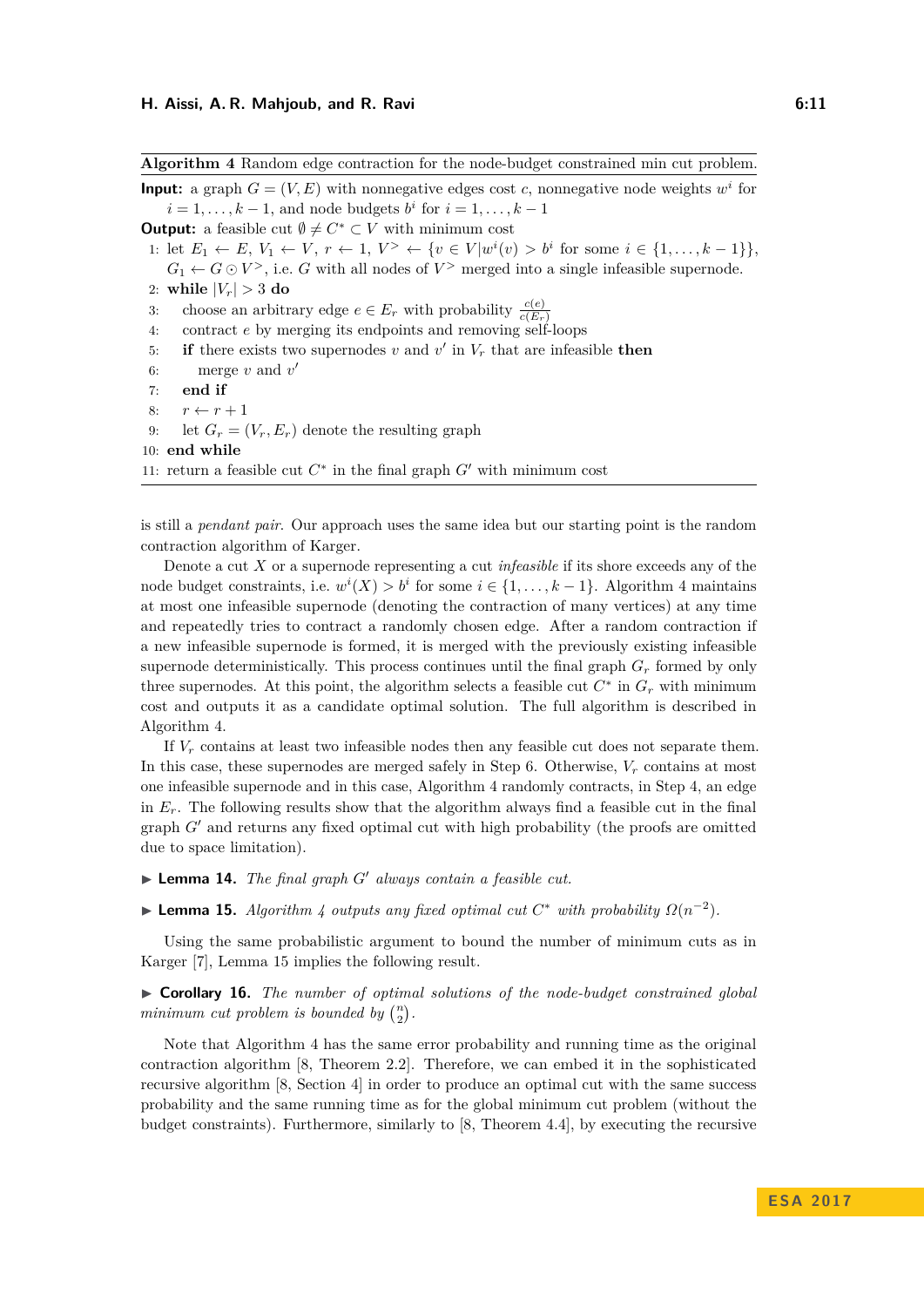# **6:12 Randomized Contractions for Multiobjective Minimum Cuts**

algorithm  $O(\log^2 n)$  times, all the optimal solutions can be computed with high probability. The following result (restatement of Theorem [2\)](#page-3-1) summarizes the resulting running times.

<span id="page-11-1"></span>▶ **Theorem 17.** An optimal cut of the node-budget constrained global minimum cut prob*lem on an n*-node graph can be computed in  $O(n^2 \log n)$  *time with probability*  $\Omega(1/\log n)$ *. Furthermore, all the optimal solutions can be computed with high probability in*  $O(n^2 \log^3 n)$ *time.*

# **3.2 Node Budget-constrained sink-excluding Global Minimum Cut Problem**

It is not hard to adapt Algorithm [4](#page-10-0) for the node-budget constrained global minimum cut problem excluding a given sink  $t \in V$ , where we have a set of  $k-1$  node-weight budget constraints on the shore of the cut excluding *t*. We obtain the following result (the full algorithm description is given in the full paper).

<span id="page-11-2"></span>▶ **Theorem 18.** An optimal cut of the node-budget constrained global minimum cut problem excluding a given sink in an *n*-node graph can be computed in  $O(n^2 \log n)$  time with probability *Ω*(1*/* log *n*)*. Furthermore, all the optimal solutions can be computed with high probability in*  $O(n^2 \log^3 n)$  *time.* 

# **3.3 Node-cardinality constrained Source-including Min-cuts**

In contrast to the sink-excluding case, we show that even the node-cardinality constrained minimum cut problem containing a given source is strongly NP-hard using a reduction from graph bisection. Note that Hayrapetyan et al. [\[6\]](#page-12-11) study the version that bounds the edge costs of the cut and minimizes the node-cardinality of the cut, and show NP-hardness of that version via a reduction from max-clique. We provide a direct hardness proof for our version (omitted due to space limitation) by reducing from graph bisection.

<span id="page-11-3"></span>▶ **Theorem 19.** *The node-cardinality constrained minimum cut containing a given source is strongly NP-hard.*

On the other hand, for the exact version of the problem where the side containing *s* must have exactly *k* nodes, an *O*(log *n*)-approximation was given by Räcke [\[14\]](#page-12-14) using his approach for the graph bisection problem.

# **4 Conclusion**

Our results show that beyond the running time improvement, Karger's randomized contraction algorithm is sufficiently flexible to tackle efficiently budget constraints. An important open question is whether the exact algorithms of Nagamochi and Ibaraki [\[10\]](#page-12-9) and Stoer and Wagner [\[15\]](#page-12-16) can be extended in order to handle these budget constraints, since they are based on similar observations but have the potential to lead to better deterministic algorithms for the problems we study.

#### **References**

<span id="page-11-0"></span>**<sup>1</sup>** Amitai Armon and Uri Zwick. Multicriteria global minimum cuts. *Algorithmica*, 46(1):15– 26, 2006.